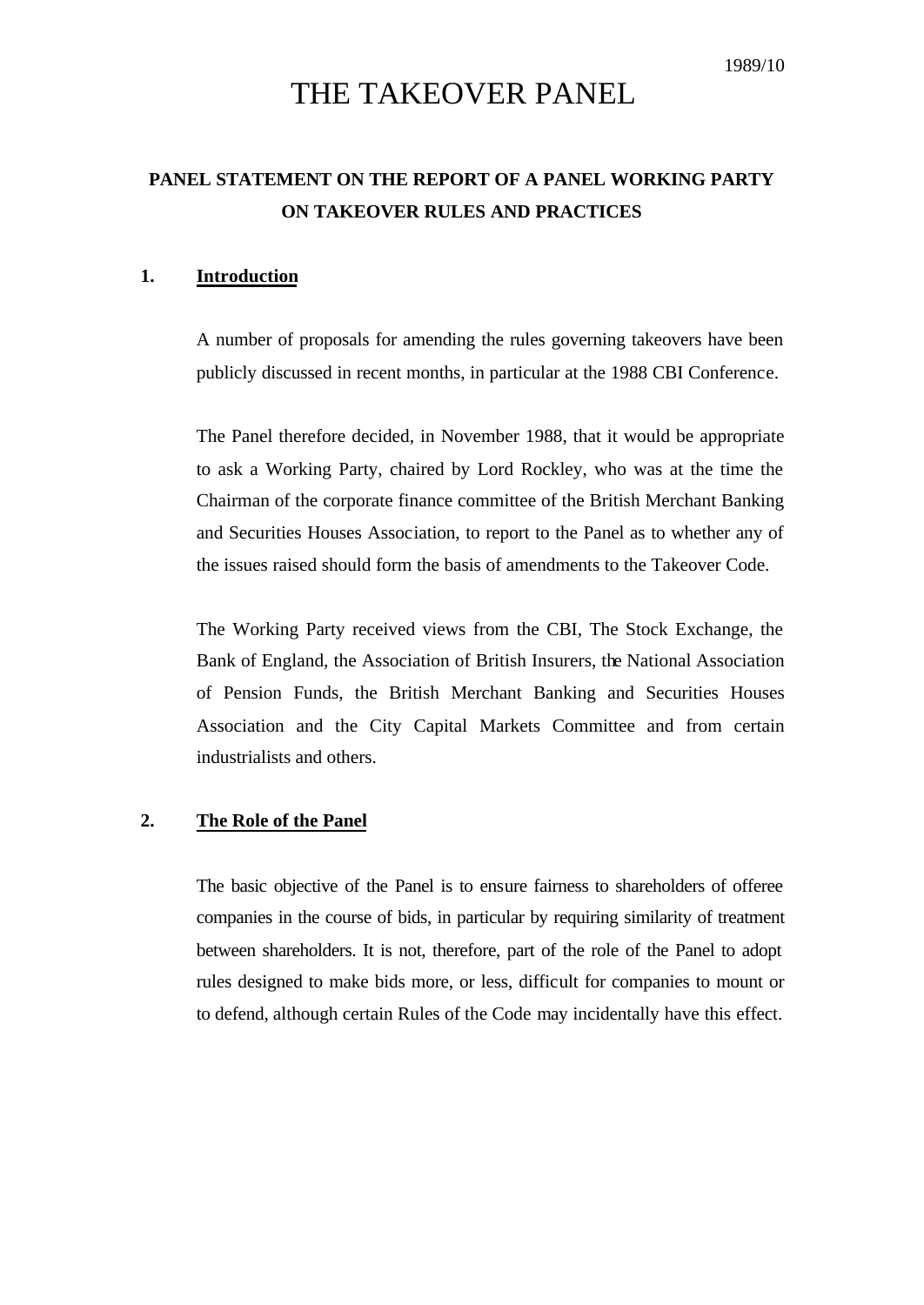Questions of wider public interest are decided by the Secretary of State for Trade and Industry, advised where appropriate by the Office of Fair Trading or the Monopolies and Mergers Commission. Similarly, it is not for the Panel to take a view on the commercial merits of a particular transaction. This is for consideration by offeree company shareholders.

The Panel would, nevertheless, have serious concerns if representatives of industry and commerce, who are the customers of the financial markets, felt that the practices accepted as normal in these markets were unfair and that some correction could be achieved through the medium of the Code. There was some evidence that this might be the case, but the Companies Committee of the CBI considered a series of proposals very similar to those considered by the Panel's Working Party and its rejection of most of the proposed changes was endorsed by the CBI Council in February 1989. On this basis, the list of issues which have been raised and which, in the Panel's view, call for action to be taken is small.

After considering, at a special Panel meeting, a detailed report prepared by the Working Party, the Panel concluded that it would be appropriate to take the following action in relation to the issues raised:-

i) the restrictions imposed in a contested offer on the purchase of offeree company shares by an offeror until after the first closing date of an offer should, where offers fall within the statutory provisions for possible reference to the Monopolies and Mergers Commission, be extended until such time as the Secretary of State has announced whether or not the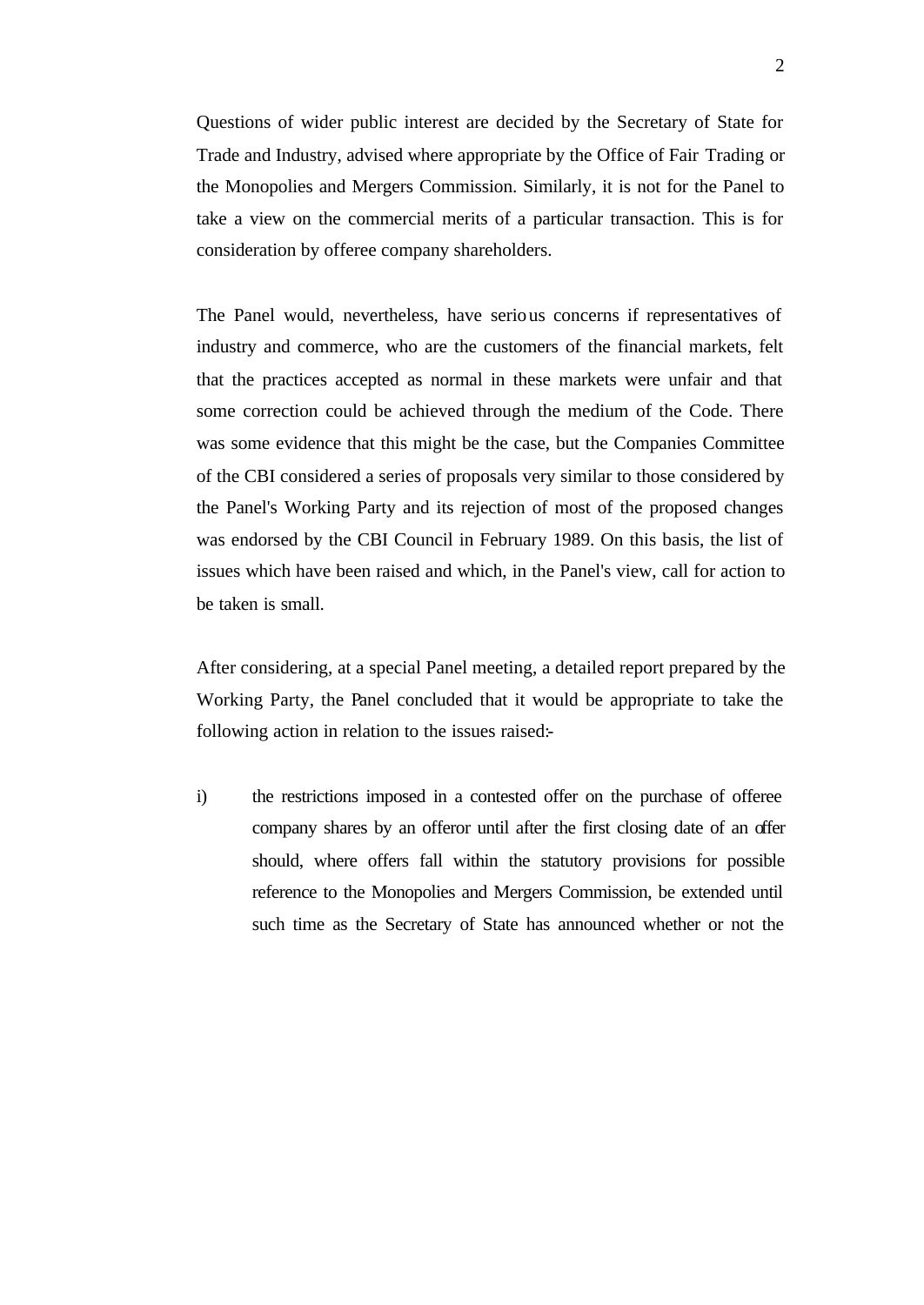offer is to be referred to the Commission and the Panel should have the flexibility to permit the amendment of the subsequent timetable if appropriate;

- ii) the 15% level at which a cash alternative is required to be provided under Rule 11 should be reduced to 10% with immediate effect (subject to certain transitional arrangements);
- iii) the Panel would support any move by the Department of Trade and Industry to produce a draft notice relating to Section 212 of the Companies Act 1985 to reflect the permissible actions that may be taken by companies under that Section in relation to the disenfranchisement of shares where full beneficial ownership is not disclosed.

The Panel's conclusions in relation to each of the issues considered are summarised below.

#### **3. THE ISSUES**

#### **(i) Should the 30% mandatory bid threshold be reduced?**

Rule 9 of the Code requires any person or group of persons acting in concert, who acquire 30% or more of the voting rights of a company, to make an offer for all the other shares of that company.

The philosophy underlying this Rule is that if control of a company passes into one hand, all shareholders should have the chance to dispose of their shares at the highest price paid by the new controller. This philosophy is based on two grounds. First, the company is now controlled by a new person, where before it was controlled by another or not controlled at all. In those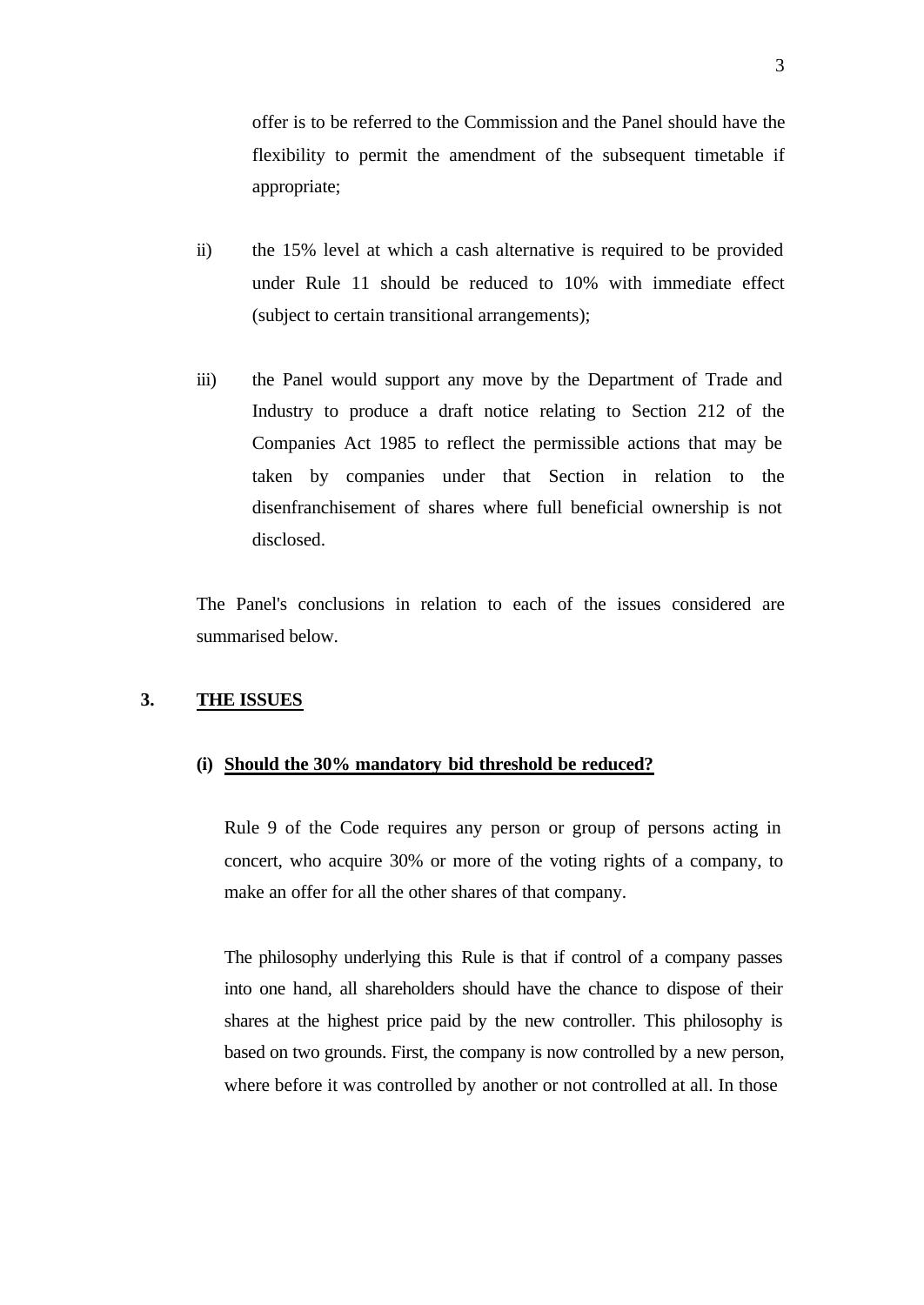circumstances shareholders should be given the chance to sell out of the company as, for a variety of reasons, they may not wish to remain in the company under a new controller. Secondly, the acquiring of control usually involves the payment of a premium over the market price and hence the receipt of a premium by one or more of the vendors. The Panel believes it is right that all shareholders (not just the old controller) should share the premium and hence the imposition of the obligation on the buyer to offer to all shareholders the highest price he paid for his control shares.

Somewhat similar provisions have been in the Code since the Panel began; the figure of 30%, applying in all cases, was introduced in 1974. In discussing the percentage level it is important to distinguish between the two different concepts of influence and control. Over the years the Panel has been aware of virtually no cases where a person or group acting in concert has acquired under 30% of a company and been able to achieve control of that company (other than by making an offer) against the wishes of the board.

One proposal was that the level should be reduced to 25% since that is the level at which a special resolution can definitely be blocked. It is, however, the change in the ability to control the management of the company that should trigger an offer; in any event, in most public companies, a shareholding very much smaller than 25% can block a special resolution, because of the failure by large numbers of shareholders to vote. There were also suggestions that 20% might be an appropriate level, on the basis that this carried some ability to influence the management of the company. But this is not control in the sense described above. In the light of the overall view of the CBI that the figure should not be lowered, it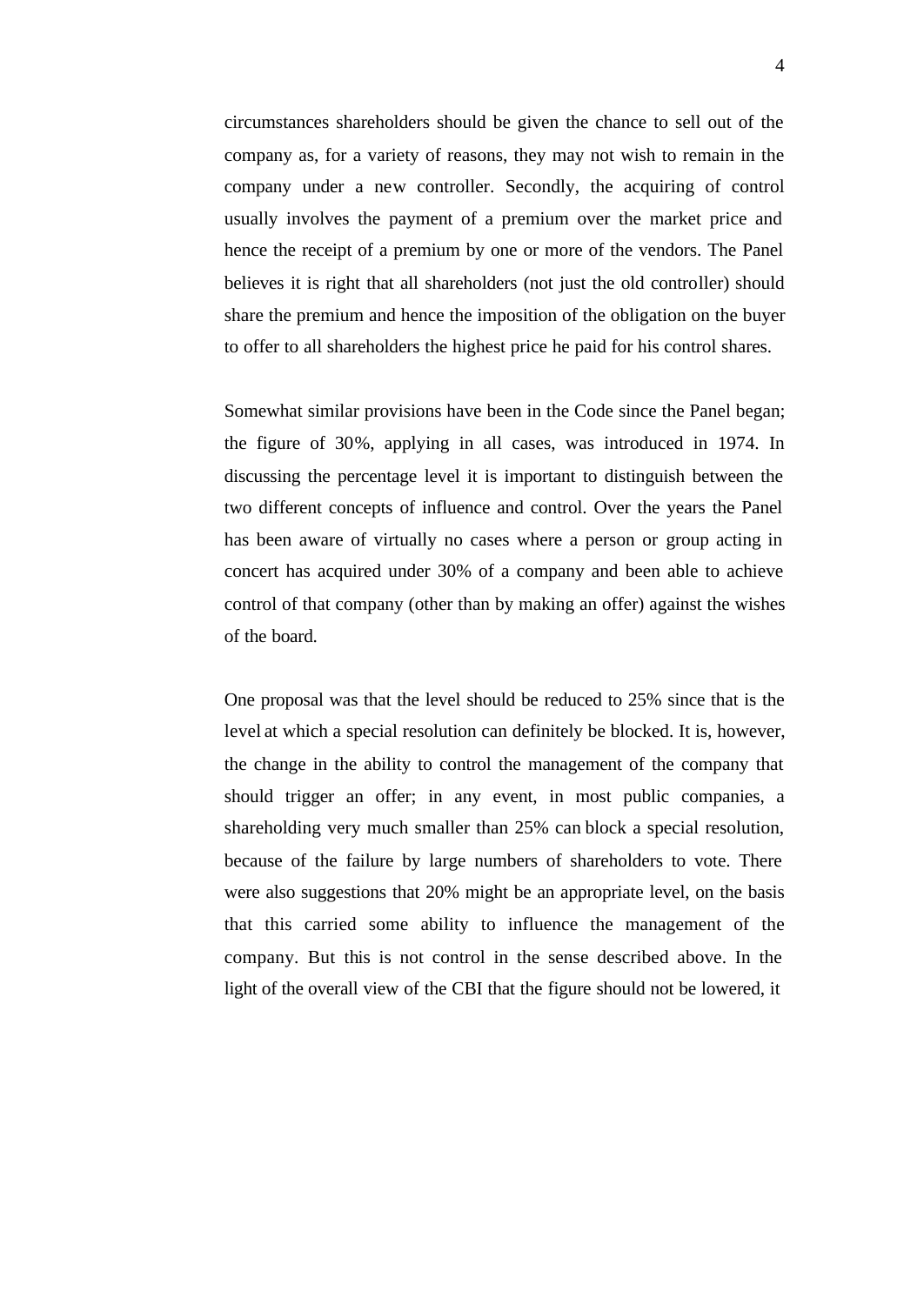was not thought right, in view of the Panel's role as discussed above, that the percentage should be lowered merely in order to discourage predators from building up large shareholdings in companies without making a bid.

Finally, it was argued by some that the mandatory bid threshold should be lowered so that an offeror starting with the maximum holding permissible without making a mandatory bid (currently 29.9%) would have to acquire more than a further 20% or so of the offeree company before declaring the offer unconditional. But the evidence that a holder of 29.9% has a significantly better chance of obtaining 50% than one starting from a lower point is not overwhelming and, moreover, the majority of offers, even hostile ones, are started from much lower platforms than 29.9%.

As a result, the Panel concluded that 30% is the right figure. It has stood the test of time. The Panel does not believe that the level at which control is exercised has changed and, therefore, it rejects suggestions that the 30% level should be lowered.

## **(ii) Would any form of suspension of listing be appropriate at any stage in a takeover?**

There is an argument that a ban on dealings during an offer in relevant companies' shares would be appropriate, so that the offer would be decided solely on the basis of acceptances and so that manipulation of the offeror's share price could be prevented. Such a ban would be regarded by the Panel as an unreasonable fetter on market activity and unfair on shareholders, who might be locked into their investment for a period of months. However, the Panel accepted that some inequality of treatment existed at present in the case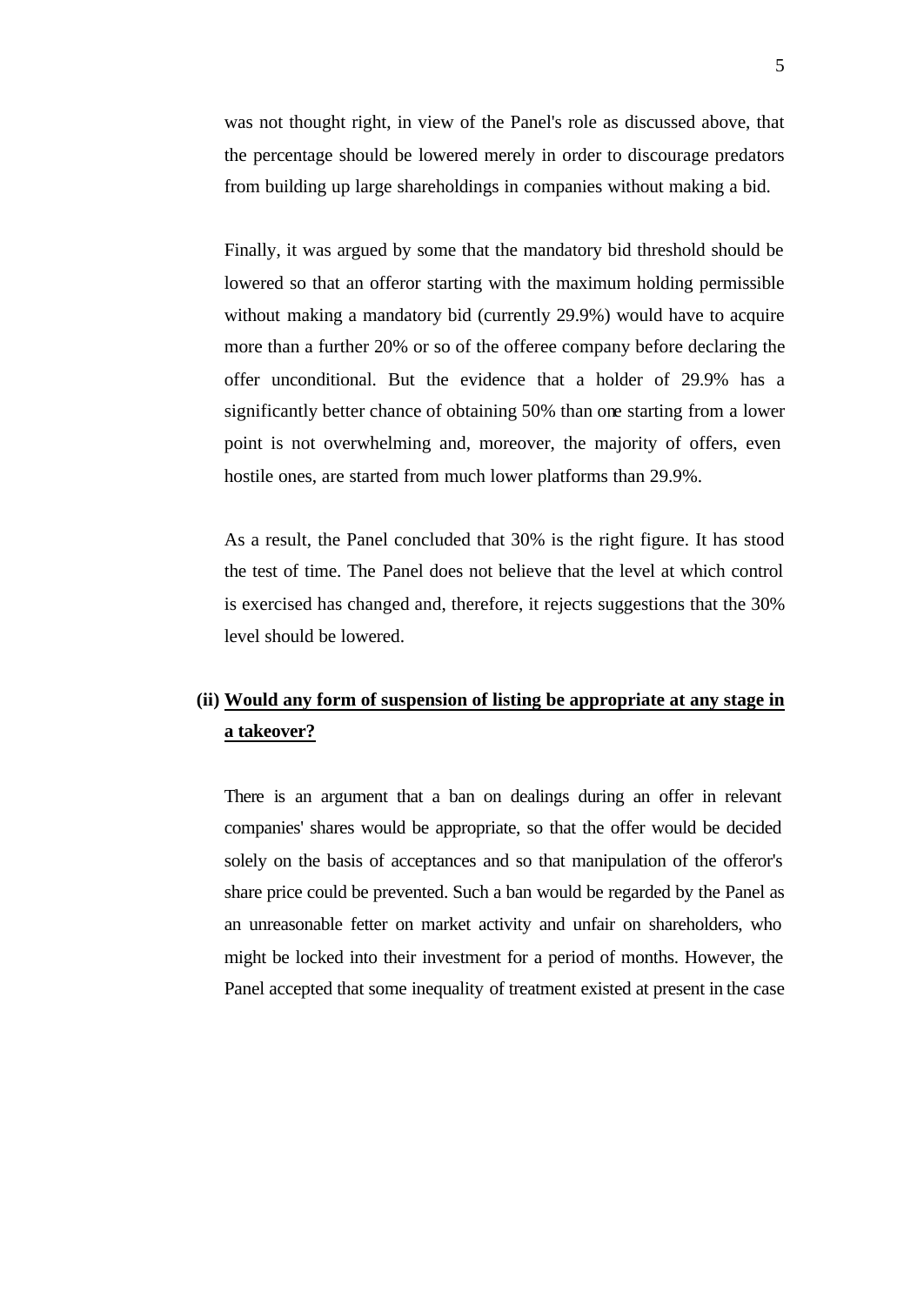of share exchange offers because Rule 11 permits an offeror during the offer period and within 12 months prior to its commencement to acquire in the market up to 15% of an offeree company's share capital without having to make a cash alternative available as part of its general offer. The Panel has, therefore, decided to reduce to 10% the level of cash purchases permitted by Rule 11. This change has immediate effect, subject to the fact that if an offeror and any person acting in concert with it hold at the date of this Statement 10% or more, but less than 15%, of the voting rights currently exercisable at a class meeting of any class, Rule 11 shall not be regarded as having been triggered provided the holding is not increased after such date.

#### **(iii) Does the current relationship between first closing dates and OFT decisions create unfair or false markets?**

Under Rule 5 a unilateral offeror may only acquire 30% or more of the offeree company by buying shares in the market following the first closing date. When an offer comes within the statutory provisions for possible reference to the Monopolies and Mergers Commission, the Secretary of State indicates, if possible by the first closing date, whether he proposes to make a reference, in which event, of course, the offer automatically lapses. However, when the Secretary of State has not so indicated, the offeror can be assisted by the resulting uncertainty in increasing its holding to strategically significant levels.

Accordingly, the Panel has decided that Rule 5 should be amended, so that, in those cases where the statutory provisions apply, a unilateral offeror can only acquire 30% or more of the offeree company once the Secretary of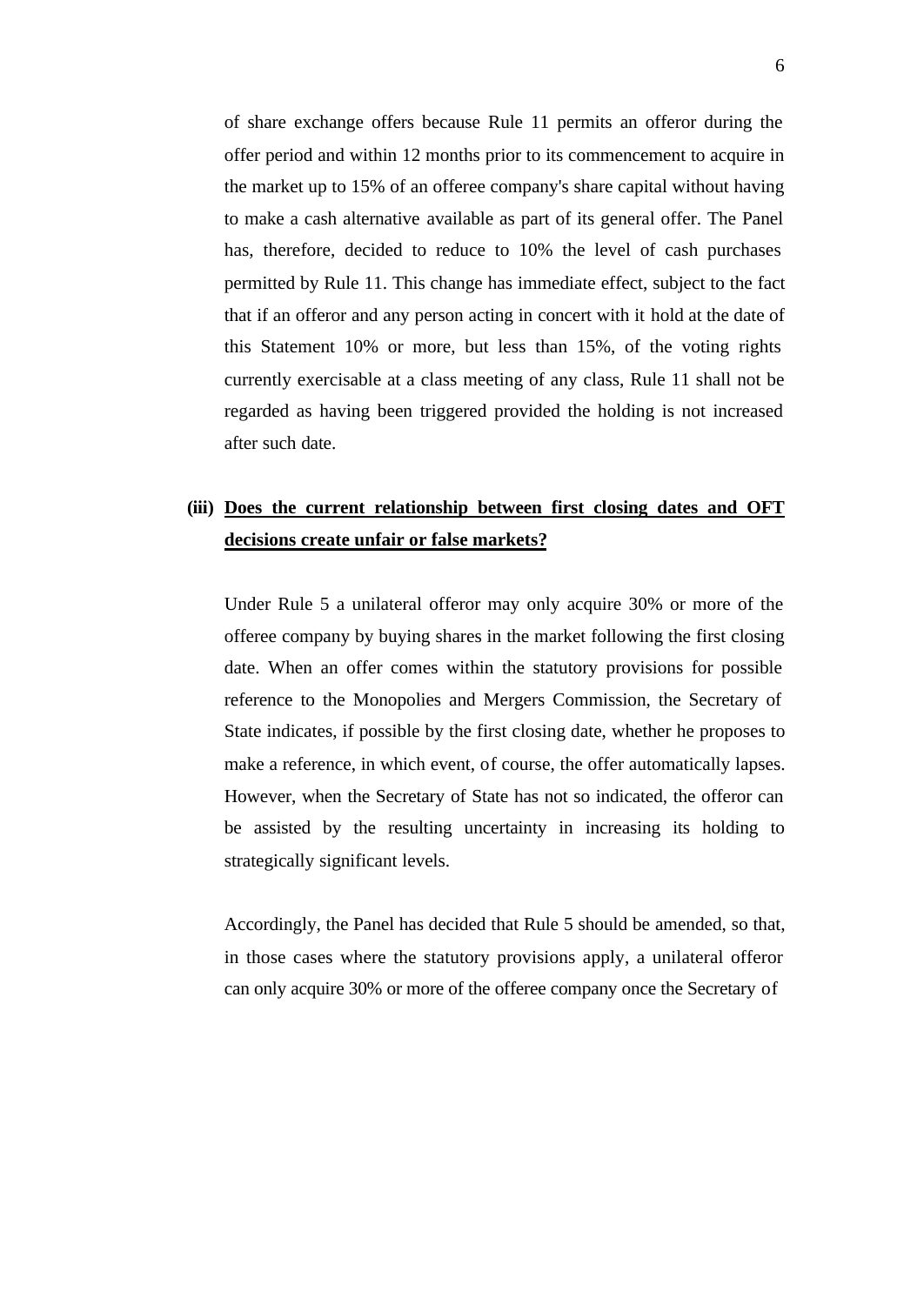State's decision is known, if this is later than the first closing date. The Rule is also amended to include provision for competing offers. The Panel will be able to permit the amendment of the offer timetable at its discretion if the Secretary of State's decision is significantly delayed.

# **(iv) Should unsuccessful offerors be liable for any part of the offeree company's costs?**

The CBI has considered whether or not some such scheme would be appropriate, having formed the tentative view that it might be in the case of small offeree companies. The CBI is continuing to collate the opinions of its members on this and the Panel is ready to discuss the matter further if the CBI so desires. Nevertheless, the practical difficulties of such a scheme have to be recognised.

# **(v) Should the speed of acquisition of up to 29.9% of a company's share capital be slowed down?**

The Substantial Acquisition Rules ("SAR's") provide a delaying mechanism for the way in which people can acquire up to 29.9% of a company. These Rules were originally designed to regulate dawn raids, which were not extended to non-professional shareholders and which were perceived as preventing management from advising their shareholders before it was too late to influence the course of events.

Proposals in the Companies Bill will, if enacted, reduce the existing disclosure requirements from 5% within 5 business days of acquisition to 3% within 2 business days. Although this change will not entirely eliminate the problems associated with the undisclosed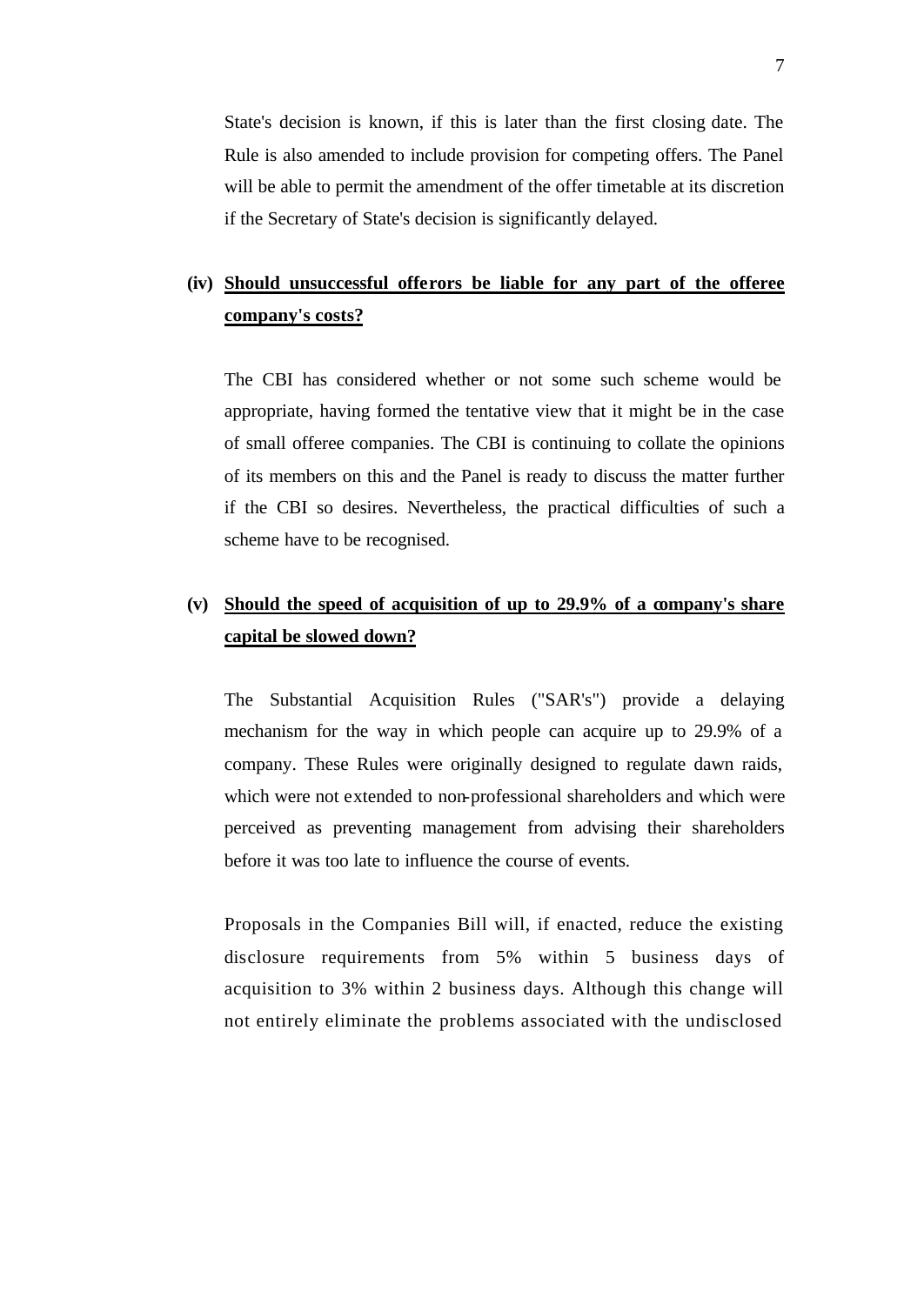acquisition of substantial interests in companies, it is perceived as reducing some of the concern expressed about this issue.

Consideration was nevertheless given to the possibility of changing the existing percentage levels or time limits in the SAR's in order further to slow down the time within which acquisitions of substantial blocks of shares can be made. Consideration was also given to preventing shareholders from increasing their stakes above certain limits pending full disclosure of their current shareholding position. It was, however, felt that limited changes would serve little further purpose and that more drastic changes would represent inappropriate constraints on market activities. In particular, the effect of the existing exemption under the SAR's permitting an acquisition of any number of shares from a single shareholder, if it is the only such acquisition within any period of 7 days, was considered to be a serious restriction on any proposal for change. It was, moreover, not thought to be practicable to remove the single shareholder exemption, because of the need to enable a shareholder to dispose of his shares as a single block and thereby realise the true value of his holding.

#### **(vi) Should there be a requirement for a statement of intention by a 5% shareholder?**

The Panel felt that it would be difficult to require any statement of intention which would not be either misleading or meaningless. Statements of intention are required in the United States, where it has been said that the crucial information which the market needs is simply the identity of the acquirer. From that piece of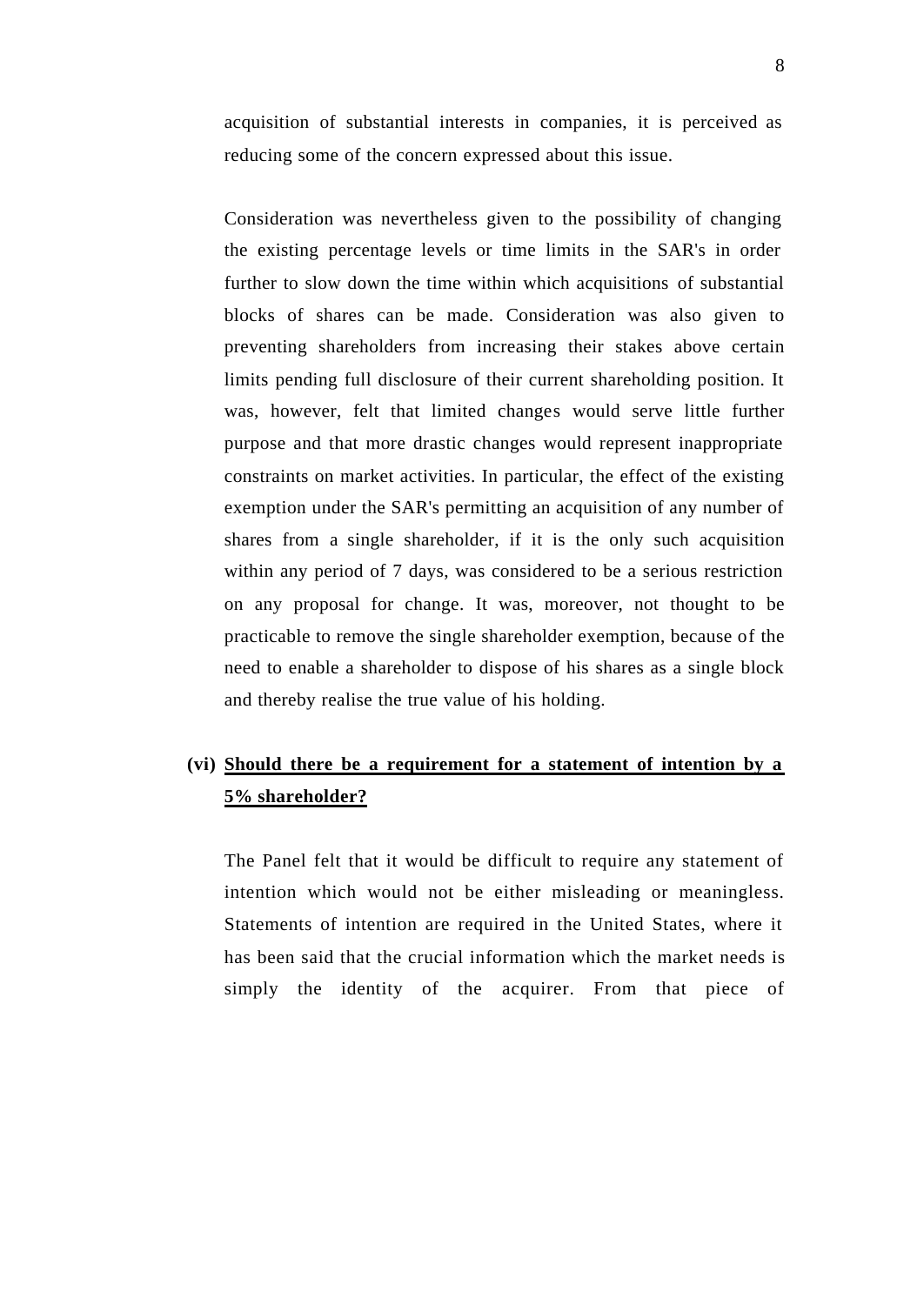information the market can, in many cases, infer the plans of the acquirer for the target company. The requirement for the acquirer to state its intentions has merely led to what are frequently little more than standard statements containing a long list of options open to the acquirer. Moreover, if the purchaser of shares has no track record as an offeror and little capital, the market is likely to discount suggestions of aggressive intent. Thus, objective experience of the purchaser's reputation and credibility may well be more meaningful than subjective assertions of intent. The Panel considers that a general obligation to make such statements would not be appropriate, particularly in view of the fact that Rule 2 already requires clarificatory statements, in certain circumstances, when speculation about bid activity is affecting the market.

#### **(vii)** Should there be other restrictions on companies being "put into play"?

It is difficult to see what restrictions in the Code could have any effect on companies being "put into play". The mere presence on the share register of certain people, however small the shareholding, is enough, once it is publicly known, to put that company "into play".

It was, therefore, considered that any further restrictions, such as additional limitations on the permitted percentage of ownership of shares within certain time frames, would risk restricting the market and might have the effect of conferring indirect benefits on operators in the market without necessarily improving the position of offeree companies or their shareholders. It was noted that the CBI did not wish to pursue this idea. It was also noted that an inevitable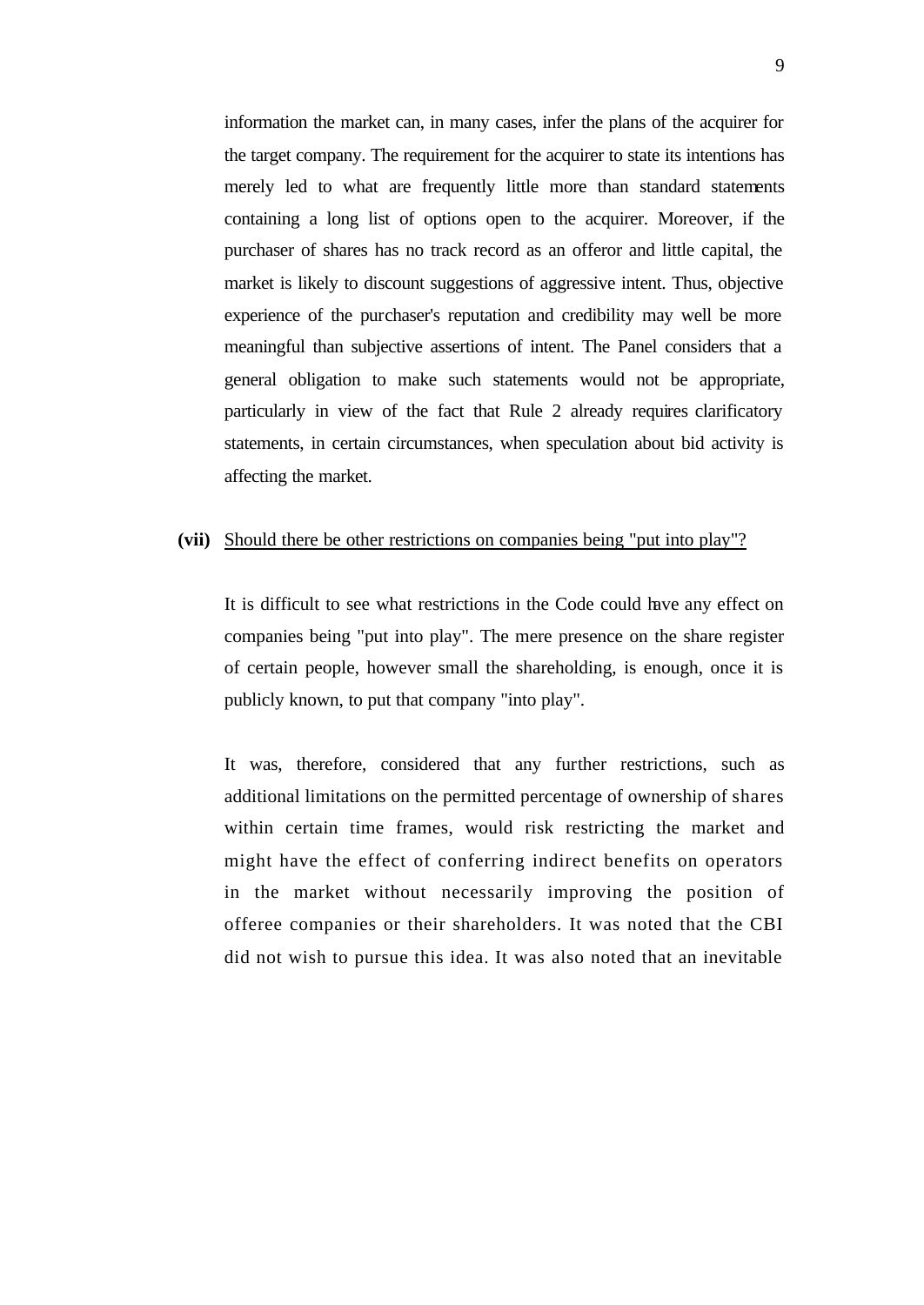consequence of access to the public securities markets was that anyone could acquire shares in the company concerned.

### **(viii) Should there be any further restrictions on short sales other than those currently applied at the end of a takeover period?**

The practice of selling shares which a seller does not own at the time is closely associated with the obligations of market-makers to deal at their quoted prices and the operation of the present Stock Exchange account system. The existence of this practice is an essential feature of market liquidity. The introduction of restrictions designed to inhibit the practice generally would, therefore, have serious implications for the operation of the market.

Short selling could have a seriously distorting effect on the accuracy of the counting of acceptances during an offer, particularly towards the end of the offer. However the Code already covers this point in its administrative provisions regarding the counting of acceptances. The Panel therefore does not believe it is necessary, or desirable, for it to seek to restrict what is a normal market activity at other times.

# (ix) Should offerors be required to issue a detailed prospectus setting out plans for the development, of the target company?

The Panel considered that further mandatory provisions in the Code to require an offeror to give more detailed plans of its intentions were not desirable. General Principle 4 requires that shareholders are given sufficient information to enable them to reach a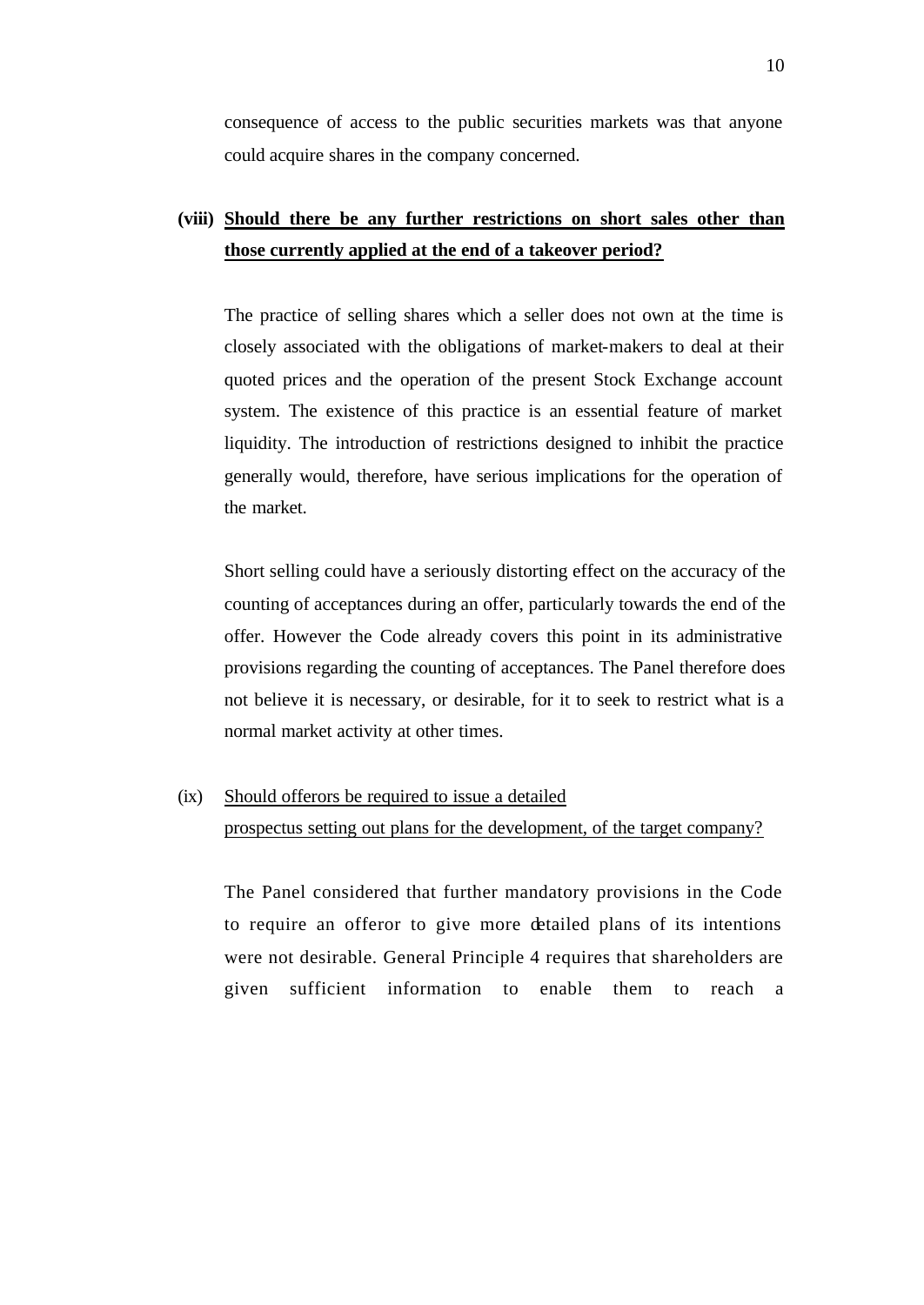properly informed decision and that no relevant information should be withheld from them. Rule 24.1 then requires an offeror to explain its intentions regarding the offeree company and the employees of the offeree company. In addition, the Panel places considerable weight on the responsibility statements made by boards of directors with regard to the contents of documents, and the general duty of financial advisers to ensure that documents comply with the standards of the Code. For these reasons, it was felt that the Code already went as far as was practicable in this regard. However, the Panel did not dissent from the CBI's view that offerors should give further information, where possible, on a voluntary basis.

#### **(x) Should a company be able to offer a "golden share" to its pension fund or any other body?**

This was felt to be a matter for companies and their shareholders to decide, although the Panel noted the dislike of institutional shareholders and others for capital structures which distributed votes disproportionately to the equity.

### **(xi) Should shares be disenfranchised if full beneficial ownership is not disclosed?**

The Companies Act procedures, together with the provisions which The Stock Exchange permits listed companies to incorporate into their Articles of Association, already enable companies to seek disenfranchisement if full details are not disclosed, although the effectiveness of the Companies Act procedures can be severely curtailed if there are large numbers, or several tiers, of nominee companies involved. Since it regards the principle of full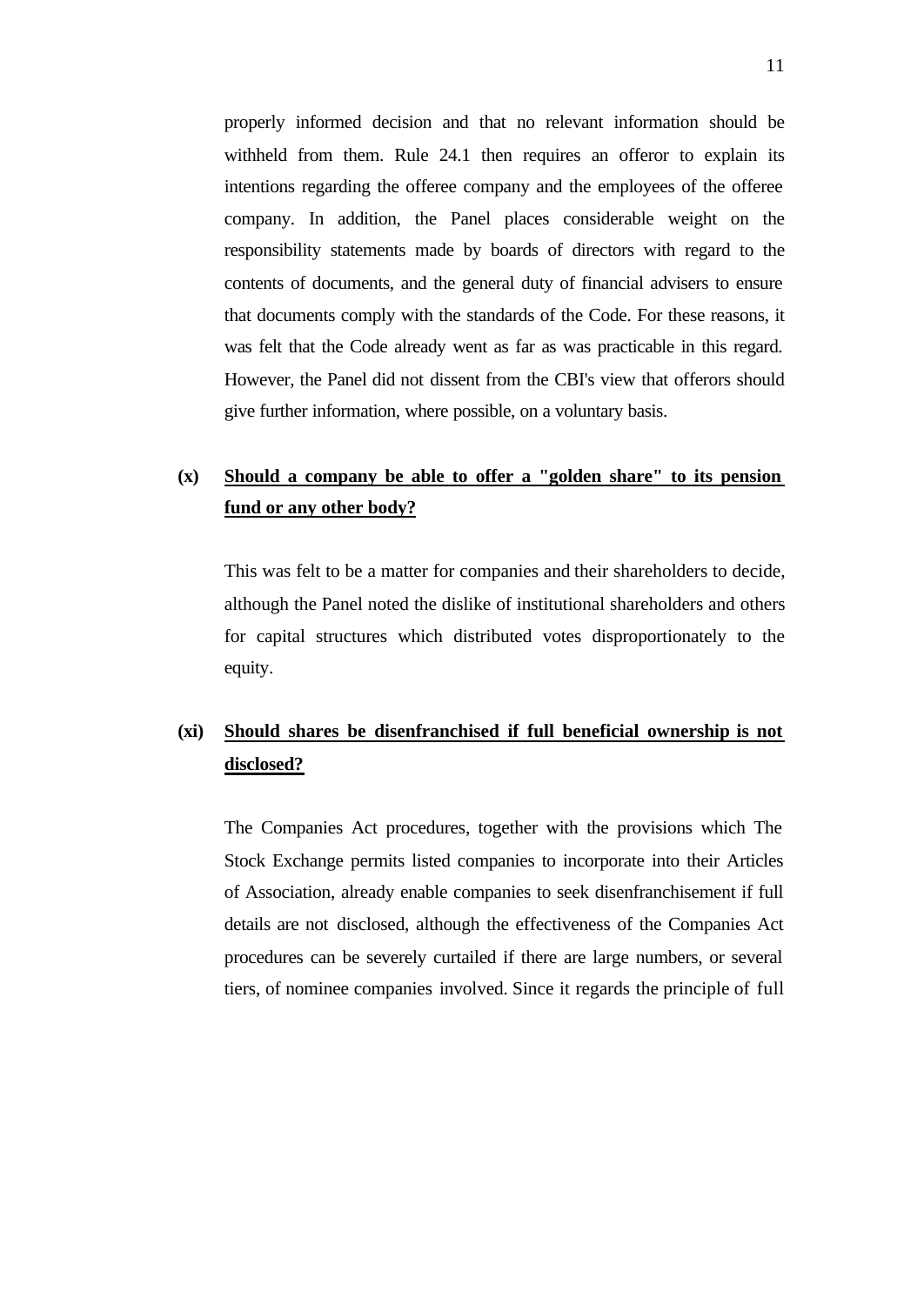disclosure of beneficial ownership as desirable, the Panel welcomes the recent improvements in this area. The Panel would also support any move by the Department of Trade and Industry to produce a draft notice relating to Section 212, with a view to assisting companies to take full advantage of the statutory procedures which are already available to them.

### **(xii) Should a two -thirds majority of offeree company shareholders be required for an offer to become unconditional as to acceptances?**

The Panel considered that any such suggestion would run counter to the present legal definition of control, in particular to the level required to change the management of a company. The suggestion would, therefore, lead to undesirable anomalies.

#### **(xiii) Should unsuccessful offerors be obliged to sell down to the threshold limit?**

It is a fact that an unsuccessful offeror which has bought shares in the market may be left with a shareholding in excess of the present limit for making a mandatory offer. It is not easy to see what can be done about this. Any requirement for a sell down would amount to a very serious penalty on an unsuccessful offeror; the prospect of a large seller could also work to the disadvantage of offeree company shareholders and might even have the perverse effect of encouraging acceptances. The proposal was rejected.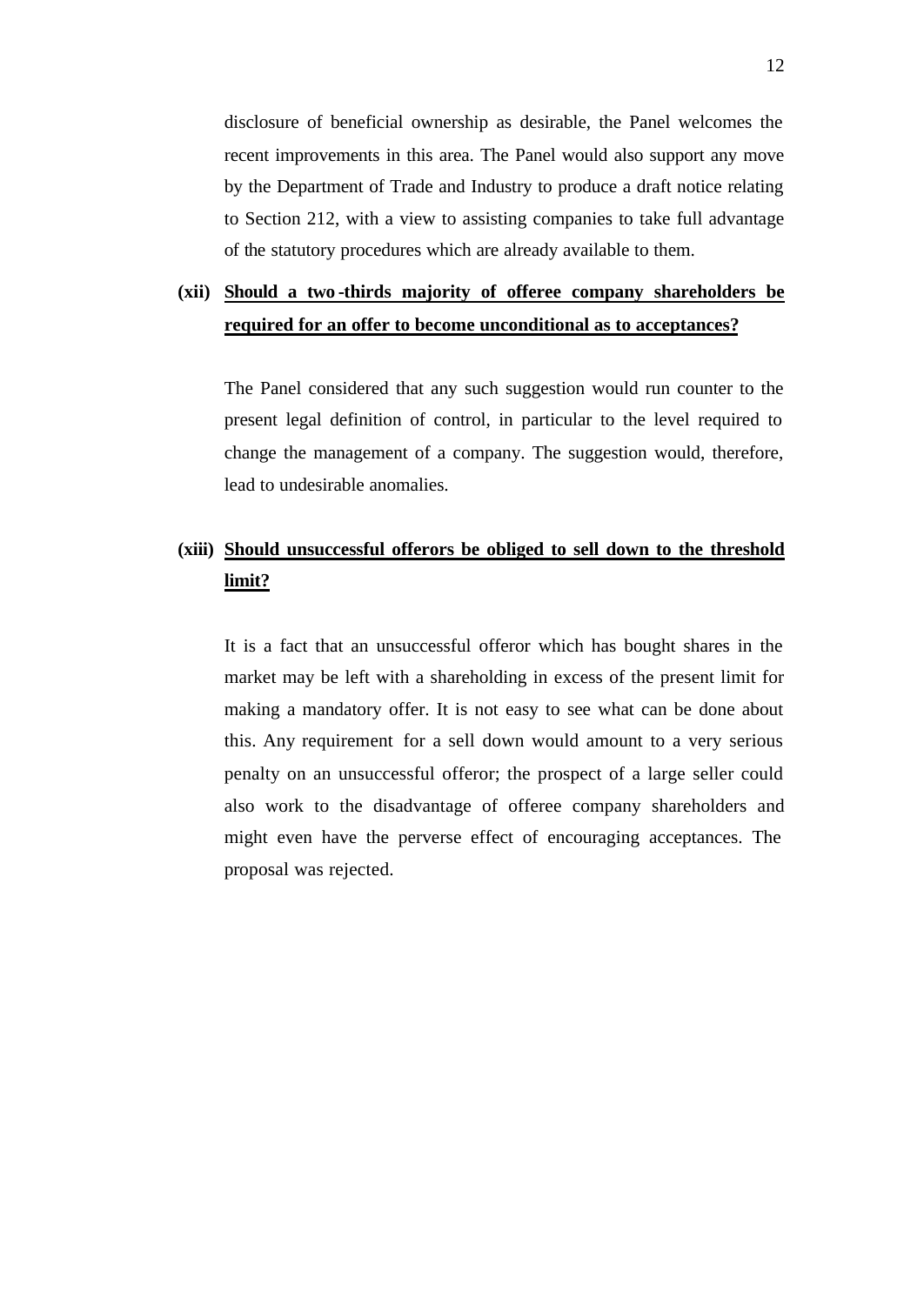# **(xiv) Should the one year period before an unsuccessful offeror may offer again be extended?**

The Panel was not convinced that there was any general desire for this change and considered that the present period was a reasonable balance between the respective interests of offeree companies, their shareholders and offerors.

#### **4. CODE AMENDMENTS**

The Appendix attached to this statement contains details of the amendments to Rules 5.2 and 11.1. These changes come into effect immediately. New pages for the Code to encompass these and a number of other changes will be issued shortly.

26 June 1989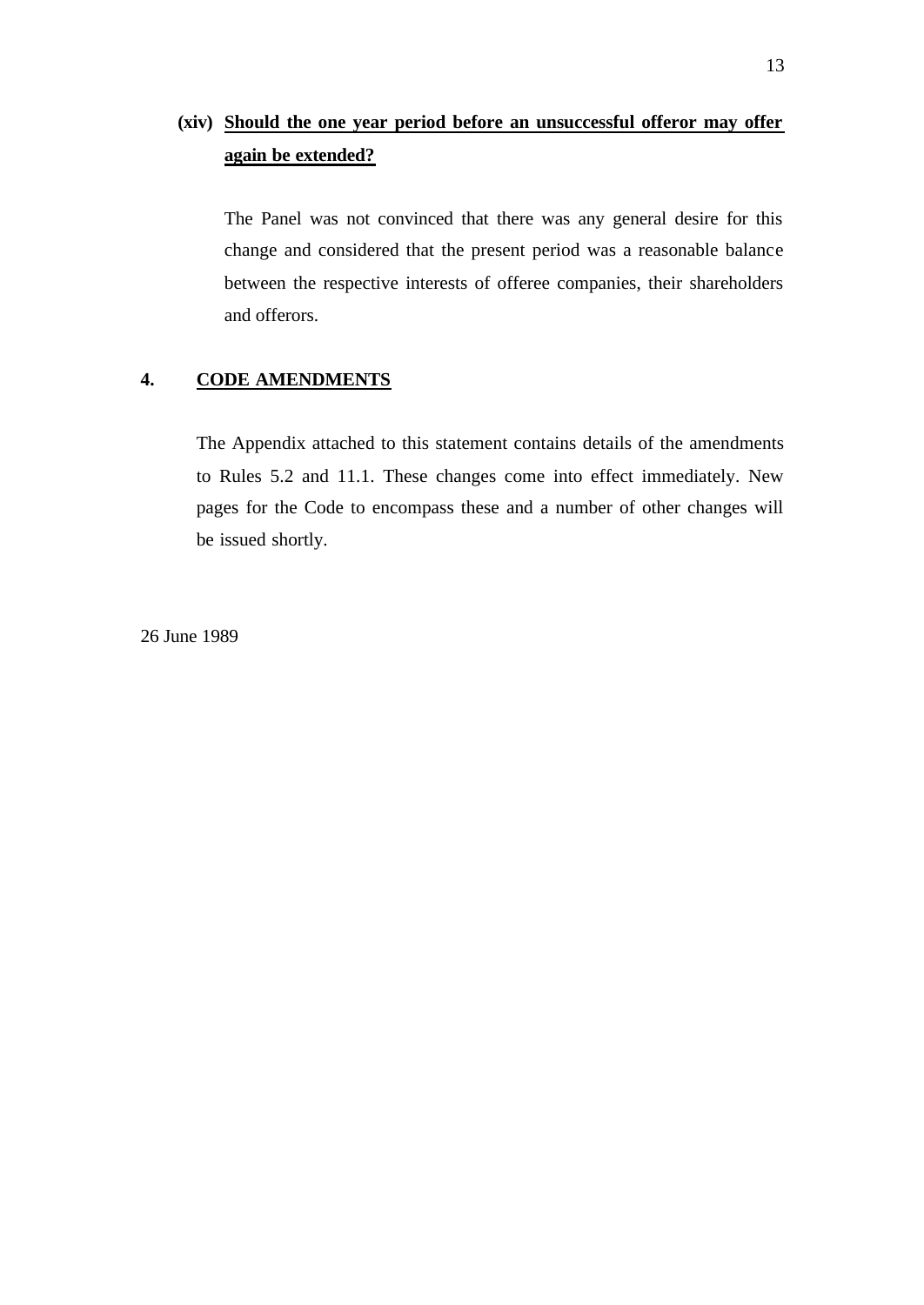# **APPENDIX: AMENDMENTS TO THE TAKEOVER CODE CONSEQUENT ON THE REPORT OF THE PANEL WORKING PARTY ON TAKEOVER RULES AND PRACTICES.**

#### 1. RULES 5.2(c) (iii) and 31.6

(a) Substitute the following text in place of the current Rule  $5.2(c)$  (iii):

"(iii) either (A) the first closing date of that offer has passed and the Secretary of State has announced that such offer is not to be referred to the Monopolies and Mergers Commission or such offer does not come within the statutory provisions for possible reference or (B) the first closing date of any competing offer has passed and either the Secretary of State has announced that such competing offer is not to be referred to the Monopolies and Mergers Commission or such competing offer does not come within the statutory provisions for possible reference; or"

- (b) The following Note should be added as Note 4 on Rule 31.6:-
- "4. References to the Monopolies and Mergers Commission

The Panel may use its discretion to permit an amendment to the offer timetable if the Secretary of State's decision on whether or not to refer an offer is significantly delayed."

#### **2. RULE 11.l(a)**

(a) "10%" should be substituted for "15%" in Rule 11.1(a) and in Notes 3 and 4 on that Rule.